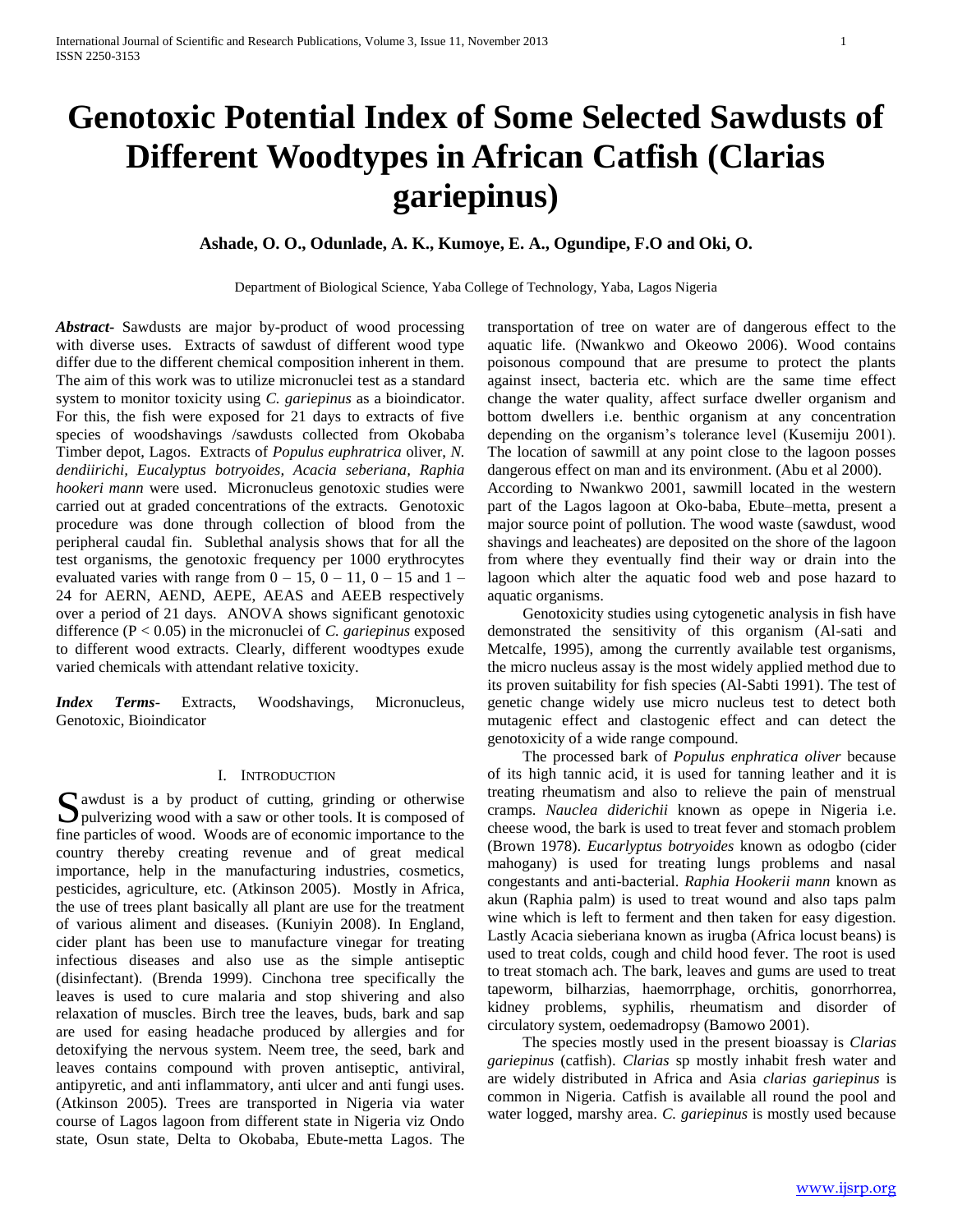of the strength it exhibit to stress and environmental condition (Akpata 2002).

 According to Bamowo (2001), the micronucleus test is majorly a key role/ investigator in checking the composition of pollutant in a water body which brings about changes in genetic composition either by affecting it or by forming a normal genetic trait. In other words, the micronucleus frequency may vary according to the season, the kind of pollutant involved and the species of fish.

# **Aim**:

 To investigate the genotoxic potential of *P. enphratica o*liver *N. dendiirchi, E. botryoides, A. seberianai and R. hookeri* using micronucleus induction of peripheral erythrocytes from caudal fin region of *C. gariepinus*.

# II. MATERIALS AND METHOD MATERIALS

Slides EDTA bottle Blade Rectangular plastic tank Fish Bioassay bowl Net Paper tape Measuring cylinder **Equipment** Homogenizer Thermometer PH meter Microscope Centrifuge Spectrophotometer Weighing balance

# **Test organisms**

 The test organisms for this research are fingerlings of African catfish [Clarias *gariepinus*]. C. *gariepinus* was purchased at Oloruntobi fish farm at Ayobo Ipaja in Lagos and transported in an oxygenated gallon. C. *gariepinus* has a total length of 5-8 cm and was taken to the environmental biology laboratory of the department of biological science, Yaba College of Technology. They were acclimatized for 7 days in a big rectangular plastic tank filled with borehole water (No chlorine). Feeding was administered using coppens twice daily. Changing of water was done every day to avoid pollution and oxygen content reduction by fish exudes and food remnants.

## **Test compound**

 The test compound are the aqueous extract of *Populus euphratica* oliver, *Nauclea diderichii, Eucalyptus botryoides, Raphia Hookeri Mann* and *Acacia sieberiana* were obtained at Okobaba saw mill, Ebute Metta Lagos. Extraction of the aqueous from each sawdust was done separately.

#### **Aqueous extraction preparation**

 100g of each powdered wood [sawdust] were separately soaked in litre dechlorinated water for 2 days to ferment. After the 2 days of soaking the solution was filtered using a muslin cloth to separate the aqueous extract from the residue. Then the solution was kept in plastic containers at room temperature in the laboratory.

# **Genotoxic slide procedure**

 Blood smear was made on a slide and allow to dry .the slide are then washed with ethanol.10% Gieshma solution was poured in a glass cup raker and the slides were arranged in it. It was left for 30mins and then washed with water. It was allow to dry and then viewed under oil immersion microscope.

# **Acute toxicity bioassay**

 A static bioassay procedure was adopted for all the toxicity tests. A given volume of dechlorinated water was measured using a measuring cylinder into bioassay plastic tank and a predetermined volume of aqueous extract of *Populus euphratica*  oliver, *E. botryoides, Raphia hookerii mann* and *Acacia seiberiana* was added to the water to make it up to 2000ml (total volume of test media) to achieve the desired test concentration. Ten active fishes were introduced into the test medium

containing the aqueous of AEPE, AEND, AEAS, AEEB and AERH each concentration bowl and a control was also set aside.

AEPE *– Populus euphratica* oliver

AEND *– Nauclea diderichii*

AEEB *– Eucalyptus botryoides* 

AERH *– Raphia hookerii mann*

AEAS *– Acacia seiberiana*

 **Assessment of Quantal Response [Mortality]:** Mortality assessment was carried out every 24 hours over a 96 hours experimental period. Fish was assumed to be dead when there was no body movement, even when prodded with probe.

# III. STATISTICAL ANALYSIS

# **Acute toxicity data**

 The quantal response (dose-mortality response) of the 96h toxicity tests were analyze after Finney (1971). The indices of toxicity measurement derived from the analysis were;

- $\bullet$  LC<sub>50</sub>: the concentration that kills 50% of the population
- TF: Toxicity factor for relative potency measurements.

 Analysis of variance (ANOVA) were used to test for significant differences (5% level) in the means mortality response of *C. gariepinus* to different concentration of AEPE, AERH, AEAS, AEEB, AEND at 24, 48, 72 and 96hrs of exposure. All analysis was carried out using SPSS 10.1 for windows.

# **Sublethal analysis (Genetic toxicity)**

 The data from micronucleus were analyzed using graphical representation, ANOVA to test for significant difference (5% level) in the mean frequency of micronucleus induction in C. *gariepinus* exposed to different sublethal concentrations.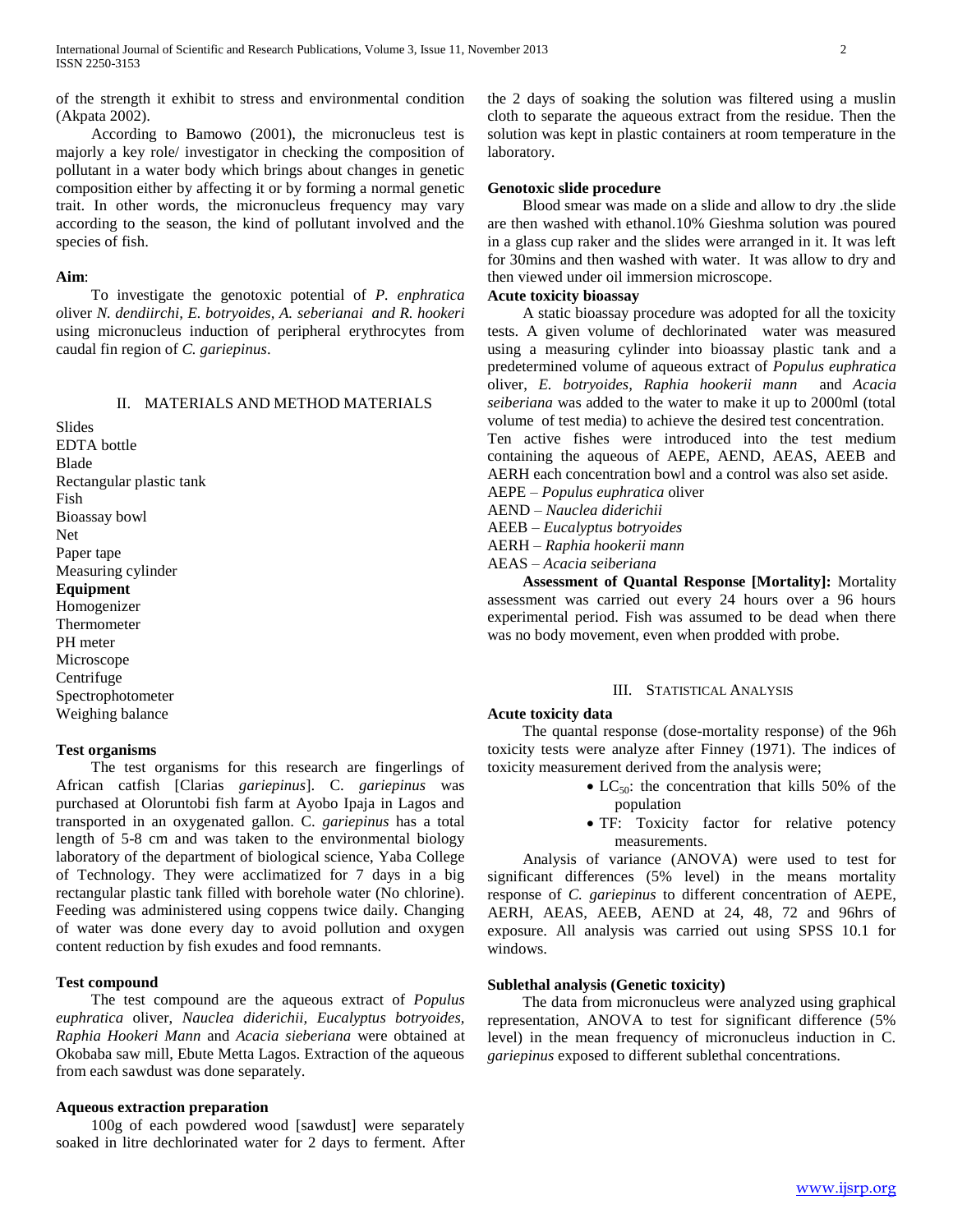### IV. RESULTS AND DISCUSSION

#### **Physio-chemical characteristics of the test media**

 The mean values for the physico-chemical parameters of the test media throughout the period of experiment were pH [7.21], dissolve Oxygen 14.34mg/l, temperature  $24.5^{\circ}$ C.

# **Micronucleus induction in caudal fin erythrocytes of C.**  *Gariepinus*

 The result of the frequencies of micronucleus in caudal fin erythrocytes *C. gariepinus* exposed to sublethal concentrations of AEAS, AERH, AEPE, AEEB and AEND presented in table. The mean frequencies of micronucleus induction in the peripheral erythrocytes of *C. gariepinus* exposed to AERH, AEPE, AEAS, AEEB and AEND range from 0.00 to 20, 1.00 to 11.00, 0.00 to 15.00,1.00 to 24, 0.00 and 20 respectively.

 In *C. gariepinus* exposed to AERH, the lowest value was 0.0 was recorded at day 4,7,14 and 21 in organism exposed 0.00g/l [control], 6.0g/l, 7.0g/l 0 and 10.0g/l and the highest value was 11 was recorded at day 14 in organisms exposed to 6.0g/l.



**Figure 1: Micronucleus frequency of** *C.gariepinus* **expose to AERH**

 Analysis of variance Analysis of variance (ANOVA) showed that there was significant difference  $(P<0.05)$  in the mean frequencies of micronucleus in *C. gariepinus* exposed to different concentration of AERH at day 4, 7, 14 and 21.

 In C. *gariepinus* exposed to AEND, the lowest value was 0.0 was recorded at day 4,7,14 and 21 in organism exposed 0.00g/l[control],6.0g/l,8.0g/l and 10.0g/l and the highest value was 11 was recorded at day 14 in organism exposed to 6.0g/l. Analysis of variance Analysis of variance (ANOVA) showed that there was significant difference  $(P<0.05)$  in the mean frequencies of micronucleus in *C. gariepinus* exposed to different concentration of AEND at day 4, 7, 14 and 21.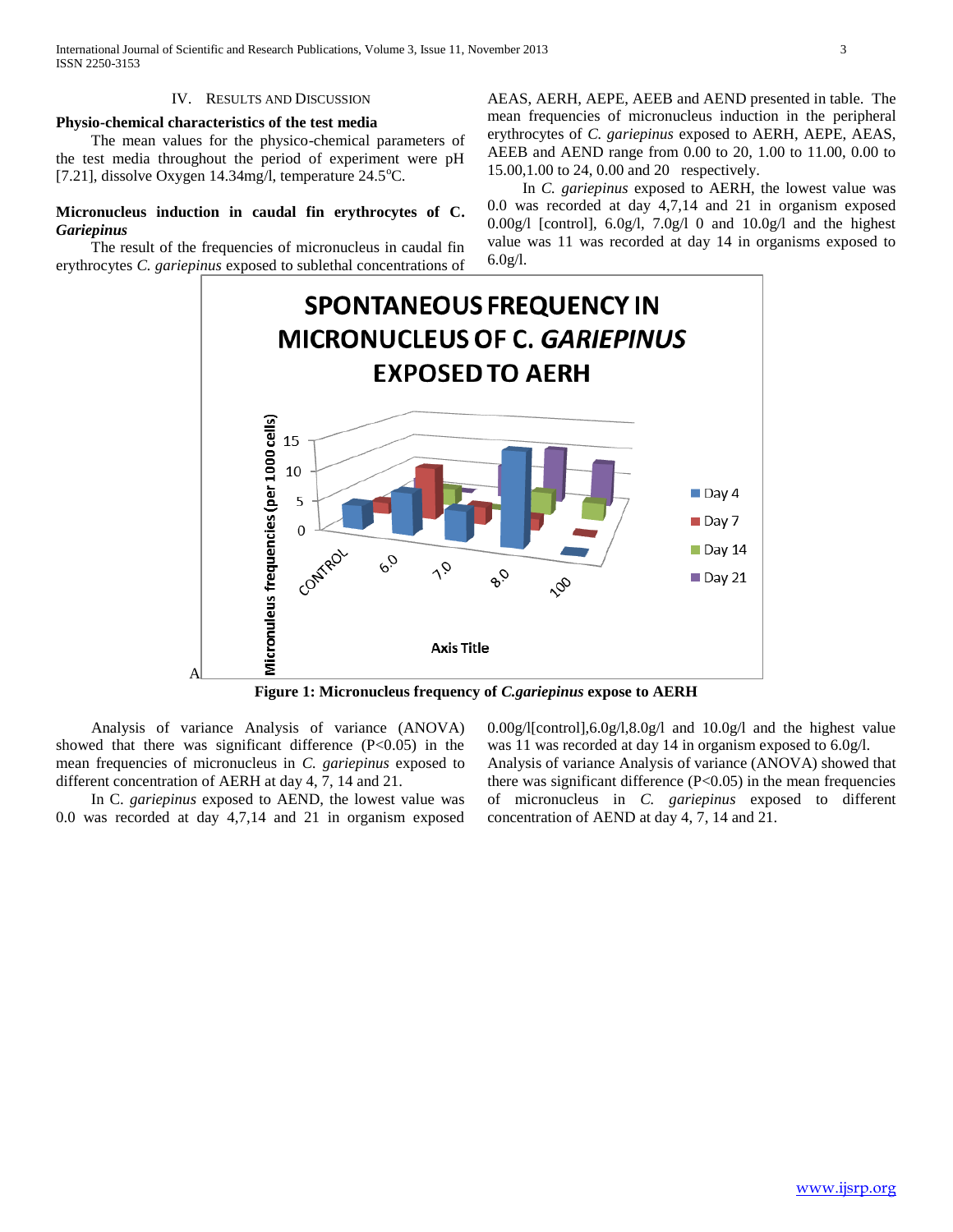

 In *C.gariepinus* exposed to AEPE the lowest value 1.00 was revealed at day 4,14,21 in organism exposed to 0.00g/L (control), 7.0g/l, 8.0g/l and the highest value, 11 was recorded at day 14 in organisms exposed to 8.0.mg/dl

 Analysis of variance Analysis of variance (ANOVA) showed that there was significant difference (P<0.05) in the mean frequencies of micronucleus in *C. gariepinus* exposed to different concentration of AEPE at day 4, 7, 14 and 21.



 In *C.gariepinus* exposed to AEEB the lowest value 0.00 was revealed at day 4, 7,14,21 in organism exposed to 0.00g/L

(control),6.0g/l,7.0g /l and the highest value, 15 was recorded at day 4 in organisms exposed to 8.0.mg/dl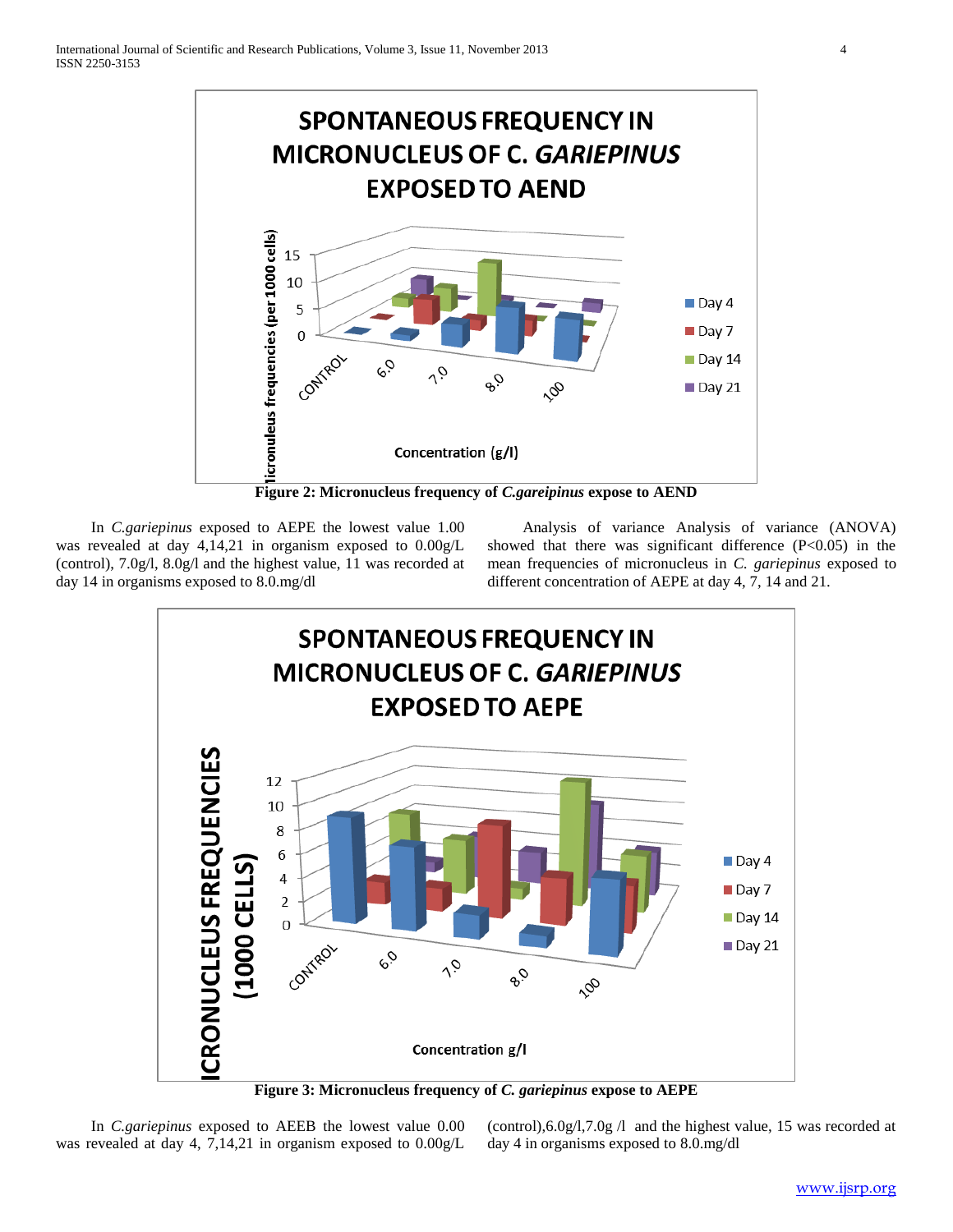Analysis of variance (ANOVA) showed that there was significant difference  $(P<0.05)$  in the mean frequencies of

micronucleus in *C.gariepinus* exposed to different concentration of AEEB at day 4, 7, 14 and 21.



**Figure 4: Micronucleus frequency of** *C.gareipinus* **expose to AEEB**

 In *C.gariepinus* exposed to AEAS the lowest value 1.00 was revealed at day 21 in organism exposed to 0.00g/L (control),6.0g/l,8.0g /l and the highest value, 24 was recorded at day 4 in organisms exposed to 8.0.mg/dl.

 Analysis of variance (ANOVA) showed that there was significant difference  $(P<0.05)$  in the mean frequencies of micronucleus in *C.gariepinus* exposed to different concentration of AEAS at day 4, 7, 14 and 21.



**Figure 5: Micronucleus frequency of** *C. gariepinus* **expose to AEAS**